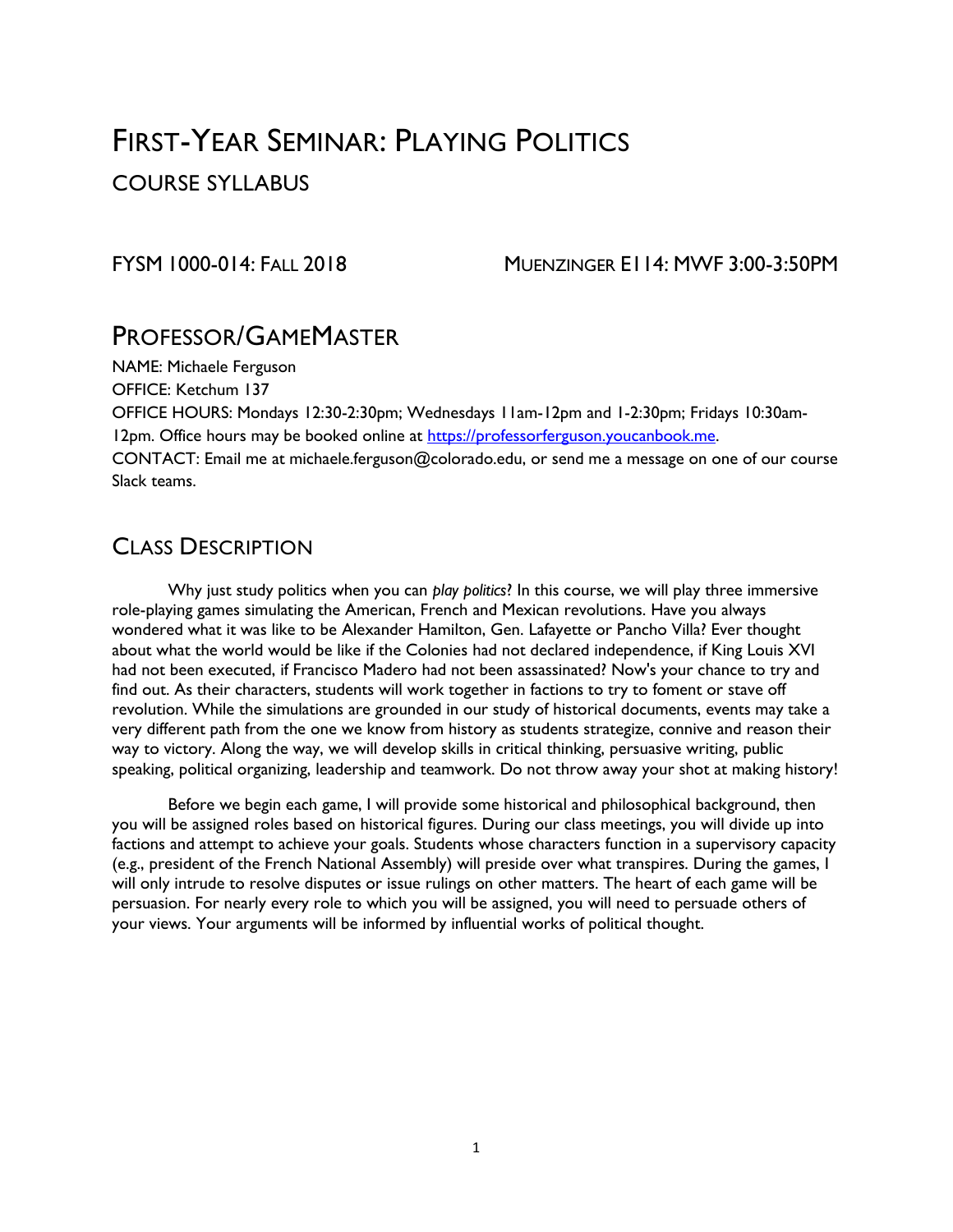# COURSE OBJECTIVES

This course is designed to aid students in

- developing familiarity with significant works of political thought
- enriching reading skills appropriate to advanced theoretical and philosophical texts;
- improving writing skills and expressive abilities, both technically and aesthetically;
- expanding independent critical capacities, both in analyzing moral arguments on their own merits and in relating those arguments to their own lives;
- enhancing capacity to work with and learn from other members of the class;
- increasing familiarity with their own strengths and weaknesses when it comes to learning, and with adjusting their approaches to learning.

### REQUIRED TEXTS

These required texts are available for purchase at the CU Bookstore:

- Bill Offutt, *Patriots, Loyalists, and Revolution in New York City, 1775-1776*
- Mark Carnes and Gary Kates, *Rousseau, Burke, and the French Revolution*
- Jean-Jacques Rousseau, *The Social Contract* (Trans. By Maurice Cranston, Penguin Classics)
- Jonathan Truitt, *Mexico in Revolution, 1910-1920* (gamepack will be available at CU Bookstore after the semester begins)

Additional readings are available on-line on the course Canvas site. These must be printed and brought to class on days for which they are assigned.

# COURSE SCHEDULE

This course schedule is preliminary and subject to change. If there are any changes to the schedule, I will communicate these to you in class and by posting an updated schedule into our course Slack teams. If you are ever in doubt about the schedule, please ask.

**All reading assignments are to be completed for class on the day they are listed**. For example, "Introduction to Reacting to the Past" is to be read in preparation for class on Wednesday, August 29.

### NOTE:

Due to the nature of this course, it is impossible to list all of the deadlines for assignments in the syllabus. Some deadlines apply to all students in the course; those are specified in the schedule below. Other deadlines apply only to students playing certain roles in a given game; these are specified in your character sheets. Still other assignments have no fixed deadline, such as those that can be performed at any time during a given game. Ultimately it is YOUR responsibility to be aware of when you have a required assignment due. If you are in any doubt about your deadlines, please ask.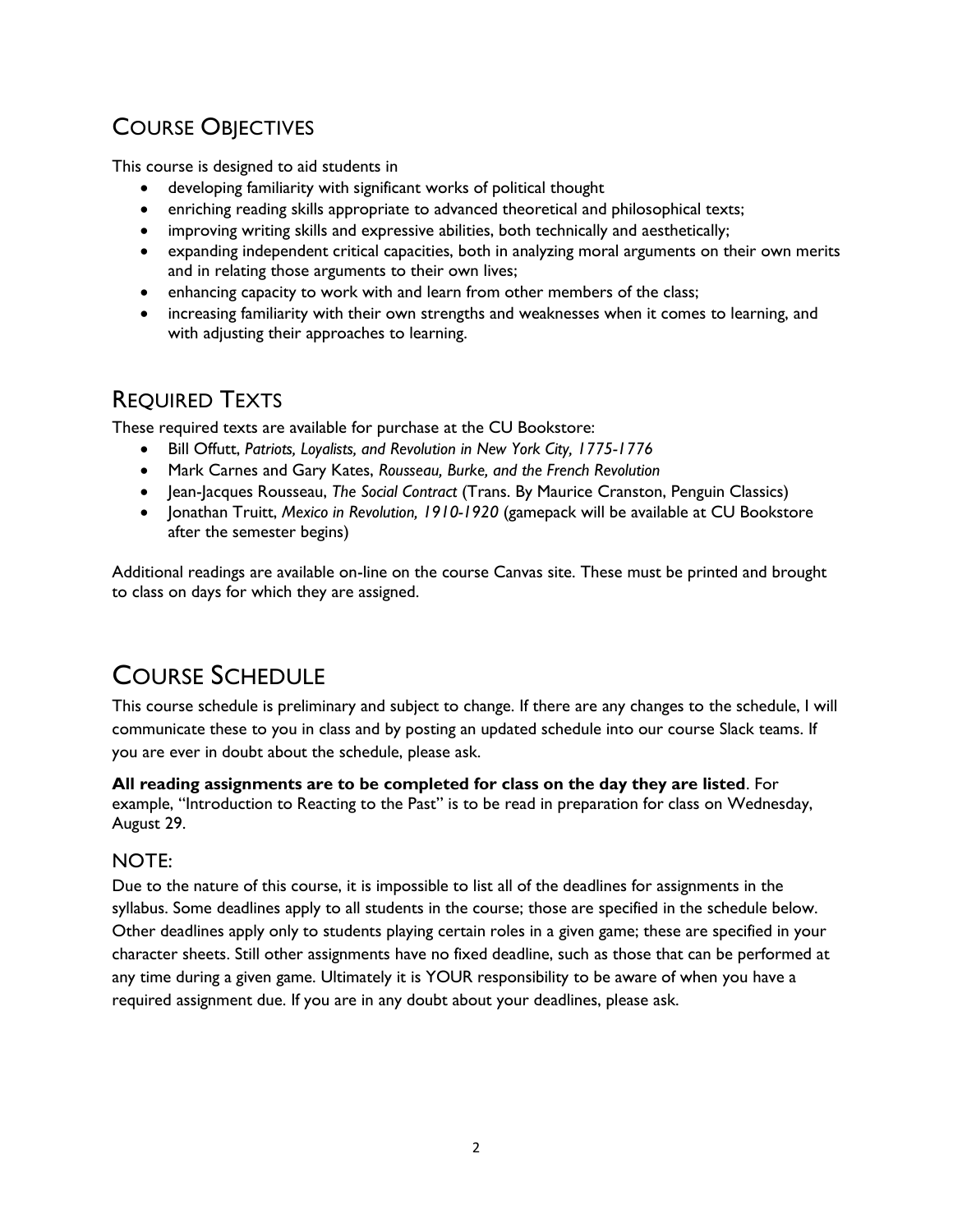#### **PROLOGUE**

#### MONDAY, AUGUST 27 - INTRODUCTION TO THE COURSE

WEDNESDAY, AUGUST 29 **READ:** "Introduction to Reacting to the Past" (on Canvas) FRIDAY, AUGUST 31 – ATHENS BESIEGED, 405-404 BCE (MINI-GAME) **READ**: "Athens Besieged" handout (on Canvas) **DUE by 5pm**: Letter of Introduction (submit to GradeCraft) Role Questionnaire (submit to GradeCraft)

MONDAY, SEPTEMBER 3 – LABOR DAY (NO CLASS)

#### **CHAPTER 1: PATRIOTS, LOYALISTS, AND REVOLUTION IN NEW YORK CITY, 1775-76**

WEDNESDAY, SEPTEMBER 5 – SETUP DAY 1 **READ**: AmRev Gamebook, John Locke, *Second Treatise* (pp. 97-111)

### FRIDAY, SEPTEMBER 7 – SETUP DAY 2

**READ**: AmRev Gamebook, John Locke, *Second Treatise* (pp. 111-131) *Roles distributed in class* **DUE by 5pm:** Find Your Purpose Mini-Quest (on GradeCraft)

#### MONDAY, SEPTEMBER 10 – SETUP DAY 3

**READ:** AmRev Gamebook, Historical Background (pp. 18-61) **DUE by 5pm**: AmRev Character Sketch (submit to GradeCraft)

#### WEDNESDAY, SEPTEMBER 12 – SETUP DAY 4

**READ**: AmRev Gamebook, Core Texts: Dulany, Jenyns, Johnson, Seabury (pp. 131-159) **DUE by 5pm**: Complete all AmRev reading quizzes on Canvas

#### FRIDAY, SEPTEMBER 14 – SETUP DAY 5

**READ**: AmRev Gamebook, The Game & Roles and Factions (pp. 62-95) *Faction meetings in class Speaker elected in class* **DUE by 5pm:** Character Consultation with the GM Chart Your Journey Mini-Quest (on GradeCraft)

MONDAY, SEPTEMBER 17 – GAME SESSION 1: APRIL 1775 **READ:** Anything posted to public Slack channels **DUE by 12pm:** Faction Newspaper, Vol. 1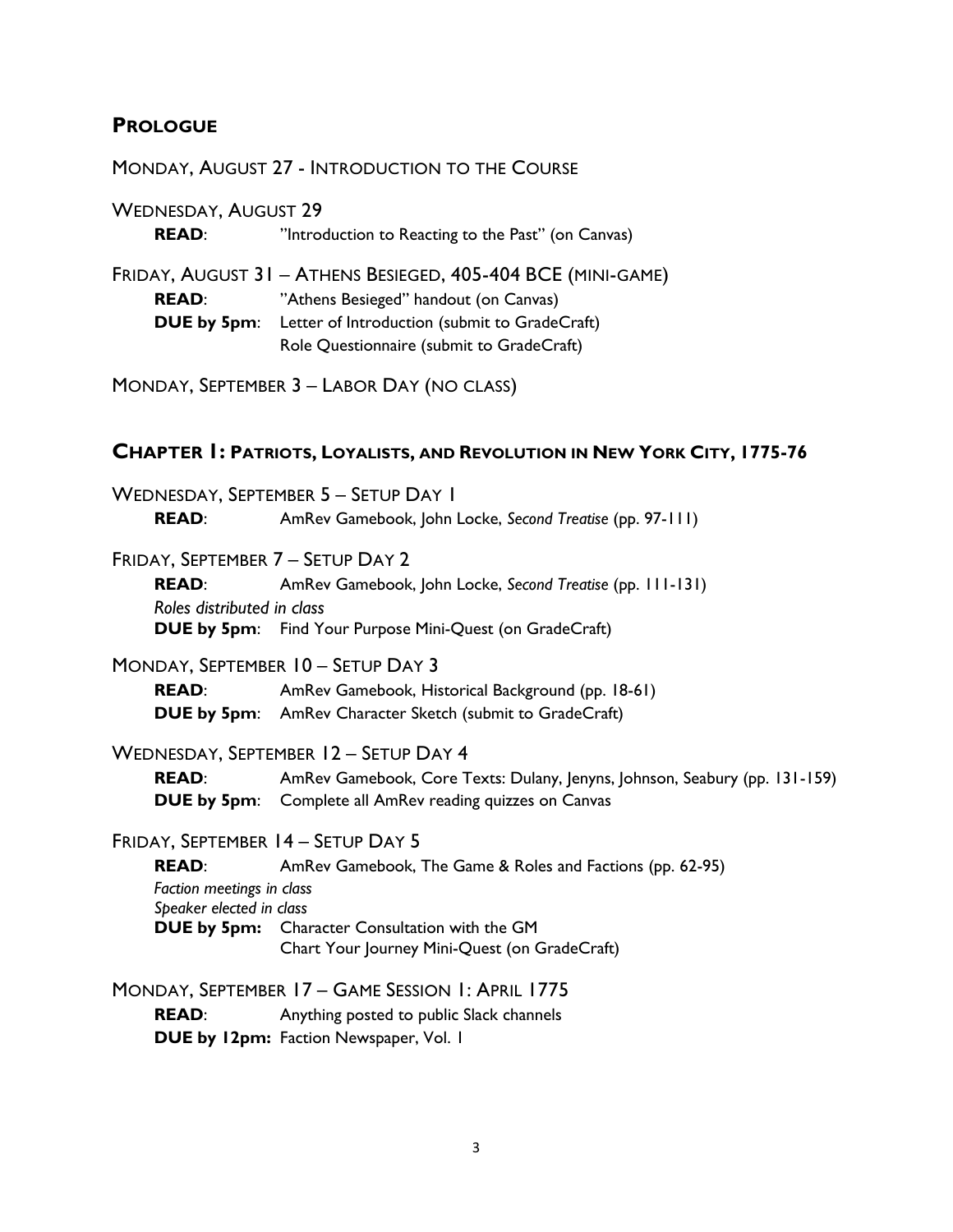WEDNESDAY, SEPTEMBER 19 – GAME SESSION 2: MAY 1775 **READ:** Anything posted to public Slack channels

FRIDAY, SEPTEMBER 21 – GAME SESSION 3: AUGUST 1775 **READ:** Anything posted to public Slack channels **DUE by 12pm:** Faction Newspaper, Vol. 2

MONDAY, SEPTEMBER 24 – GAME SESSION 4: NOVEMBER 1775 **READ**: AmRev Gamebook*,* Paine, Chalmers (pp. 160-192)

WEDNESDAY, SEPTEMBER 26 – GAME SESSION 5: APRIL 1776 **READ:** Anything posted to public Slack channels **DUE by 12pm:** Faction Newspaper, Vol. 3

FRIDAY, SEPTEMBER 28 – GAME SESSION 6: MAY/JUNE 1776 **READ:** Anything posted to public Slack channels

MONDAY, OCTOBER 1 – GAME SESSION 7: JULY 1776 **READ:** Anything posted to public Slack channels

WEDNESDAY, OCTOBER 3 – POSTMORTEM **READ**: Handouts **DUE by Midnight**: Peer Evaluation (on GradeCraft)

#### **CHAPTER 2: ROUSSEAU, BURKE, AND REVOLUTION IN FRANCE, 1791-92**

FRIDAY, OCTOBER 5 – SETUP DAY 1

**READ:** FrRev Gamebook, "Versailles to Varennes," pp. 19-33; excerpts of Montesquieu, Voltaire, and Rousseau, pp. 87-99

*Roles of King and Lafayette assigned in class*

**DUE by 5pm:** American Revolution Portfolio due to PSCI main office in Ketchum

MONDAY, OCTOBER 8 – SETUP DAY 2

READ: FrRev Gamebook, "Versailles to Varennes," pp. 19-33; excerpts of Sieyès, "Declaration of the King," "August Decrees"

*Remaining roles distributed in class*

WEDNESDAY, OCTOBER 10 – SETUP DAY 3 **READ:** Jean-Jacques Rousseau, *The Social Contract*, Books 1 and 2

FRIDAY, OCTOBER 12 – SETUP DAY 4

**READ:** Jean-Jacques Rousseau, *The Social Contract*, Books 3 and 4 **DUE by 5pm:** Character Sketch for French Revolution (submit to GradeCraft)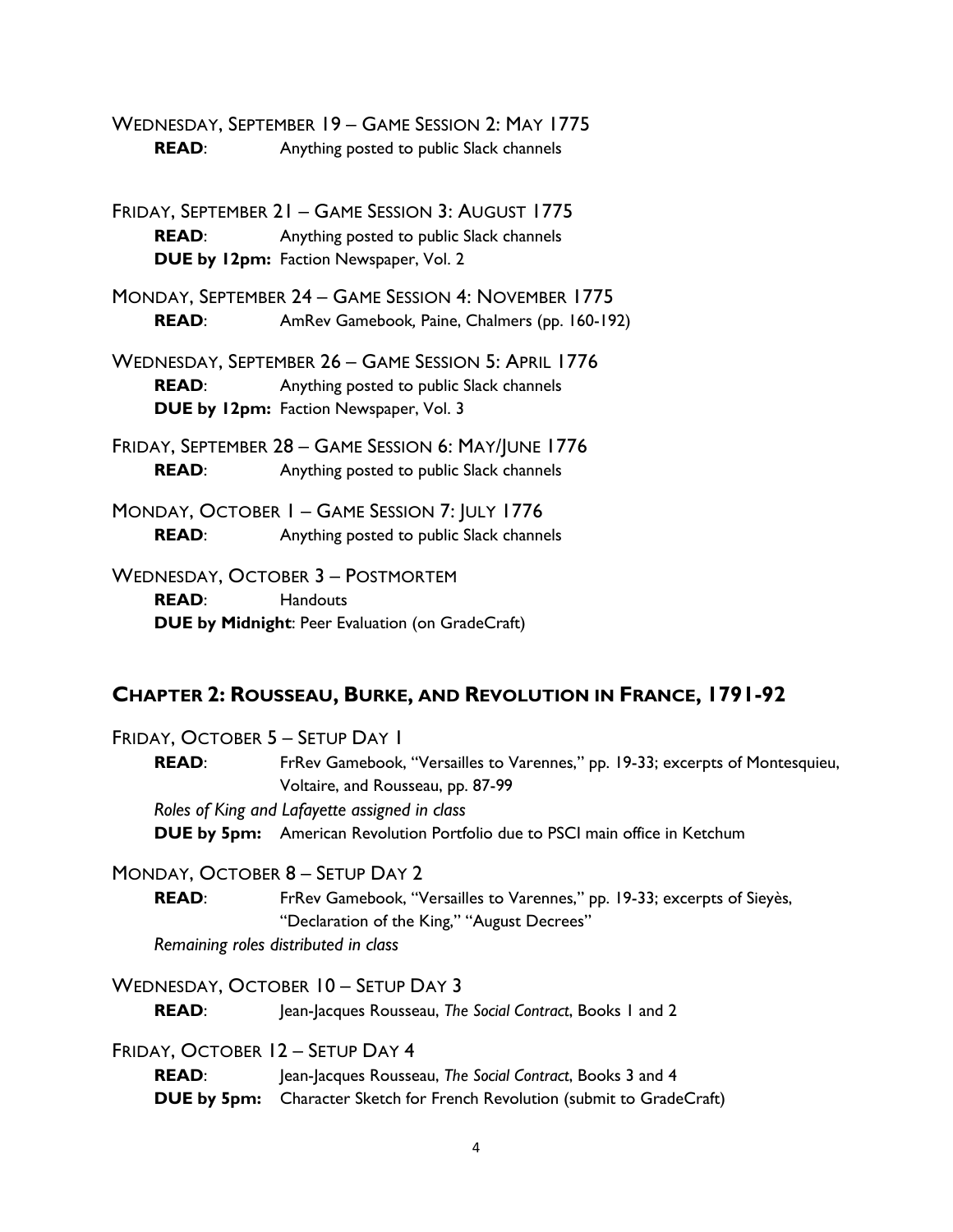MONDAY, OCTOBER 15 – SETUP DAY 5 **READ**: FrRev Gamebook, Burke, selections from *Reflections*; *Declaration of the Rights of Man* **DUE by 5pm**: Complete all FrRev reading quizzes on Canvas WEDNESDAY, OCTOBER 17 – SETUP DAY 6 **READ:** FrRev Gamebook, Roles and Biographies of all players, Game rules, and "Origin of the Jacobin Club" *Faction meetings in class* **DUE by 5pm:** Character Consultation with the GM FRIDAY, OCTOBER 19 – SETUP DAY 7 In-Class Film MONDAY, OCTOBER 22 – GAME SESSION 1 **READ**: FrRev Gamebook, pp. 117-120, 125-126, 128-136 Anything posted to public Slack channels **DUE by 12pm:** Faction Newspaper, Vol. 1 WEDNESDAY, OCTOBER 24 – GAME SESSION 2 **READ**: FrRev Gamebook, pp. 128, 136-145 Anything posted to public Slack channels FRIDAY, OCTOBER 26 – GAME SESSION 3 **READ:** Anything posted to public Slack channels MONDAY, OCTOBER 29 – GAME SESSION 4 **READ:** Anything posted to public Slack channels **DUE by 12pm:** Faction Newspaper, Vol. 2 WEDNESDAY, OCTOBER 31 – GAME SESSION 5 **READ**: FrRev Gamebook, pp. 120-123, 126-127 Anything posted to public Slack channels FRIDAY, NOVEMBER 2 – ETTA PALM SALON **READ:** Anything posted to public Slack channels MONDAY, NOVEMBER 5 – GAME SESSION 6 **READ:** Burke and Rousseau Anything posted to public Slack channels **DUE by 12pm:** Faction Newspaper, Vol. 2 WEDNESDAY, NOVEMBER 7 – GAME SESSION 7 **READ:** Anything posted to public Slack channels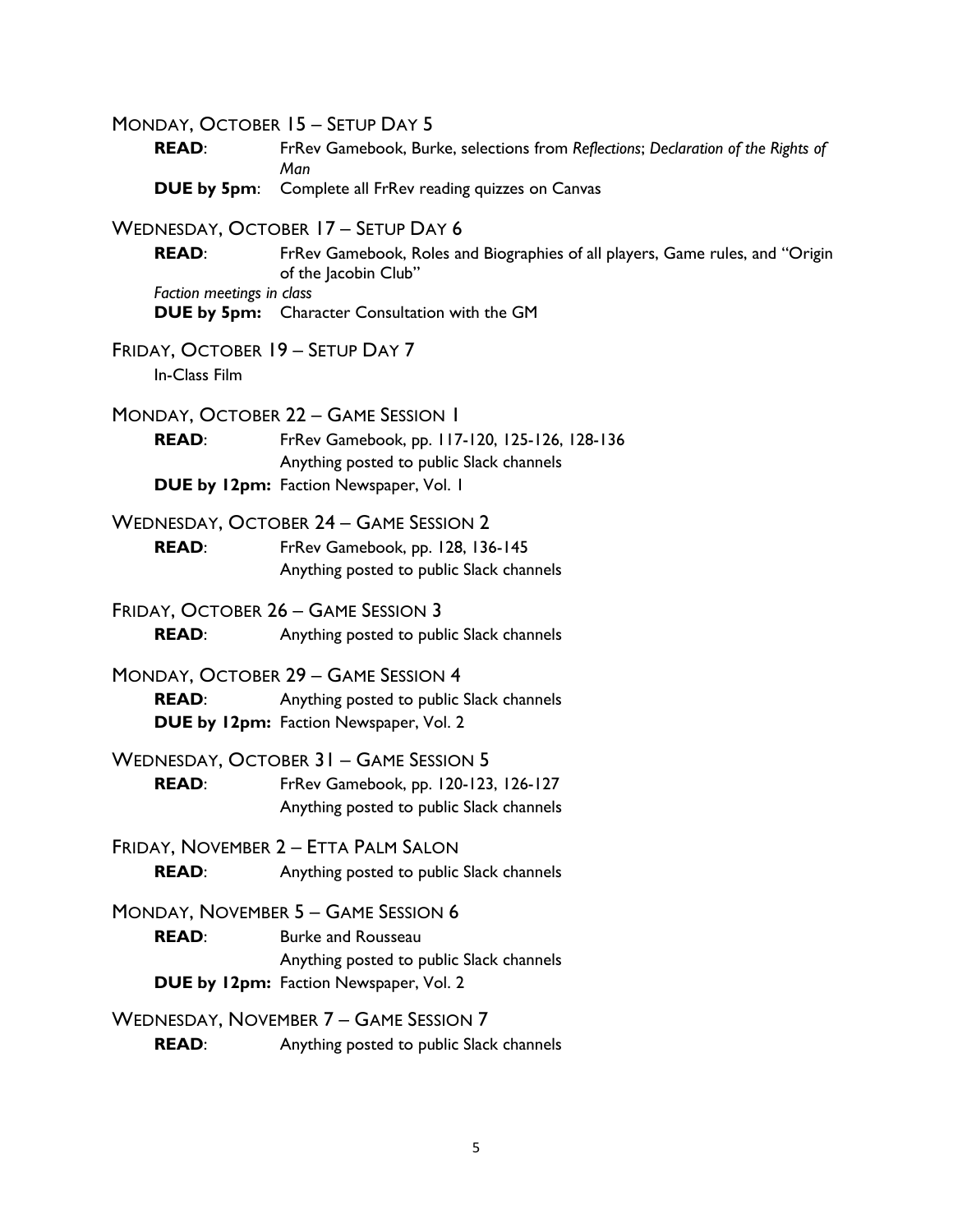FRIDAY, NOVEMBER 9 – POSTMORTEM **READ**: Handouts *Mexican Revolution Roles distributed in class* **DUE by Midnight**: Peer Evaluation (on GradeCraft)

#### **CHAPTER 3: MEXICO IN REVOLUTION, 1912-1920**

MONDAY, NOVEMBER 12 – SETUP DAY 1 **READ**: MexRev Gamebook, TBA **DUE by 5pm:** French Revolution Portfolio due to PSCI main office in Ketchum WEDNESDAY, NOVEMBER 14 – SETUP DAY 2 **READ**: MexRev Gamebook, TBA **DUE by 5pm:** Character Sketch for Mexican Revolution (submit to GradeCraft) FRIDAY, NOVEMBER 16 – SETUP DAY 3 **READ**: MexRev Gamebook, TBA **DUE by 5pm:** Complete all FrRev reading quizzes on Canvas Character Consultation with the GM MONDAY, NOVEMBER 19 – NO CLASS – FALL BREAK WEDNESDAY, NOVEMBER 21 – NO CLASS – FALL BREAK FRIDAY, NOVEMBER 23 – NO CLASS – FALL BREAK MONDAY, NOVEMBER 26 – GAME SESSION 1: EFFECTIVE SUFFRAGE **READ**: TBA Anything posted to public Slack channels WEDNESDAY, NOVEMBER 28 – GAME SESSION 2: STRONG FEDERAL GOVERNMENT VS. STRONG STATES' GOVERNMENT **READ**: TBA Anything posted to public Slack channels FRIDAY, NOVEMBER 30 – GAME SESSION 3: LAND REFORM **READ**: TBA Anything posted to public Slack channels MONDAY, DECEMBER 3 – GAME SESSION 4: LABOR REFORM **READ**: TBA Anything posted to public Slack channels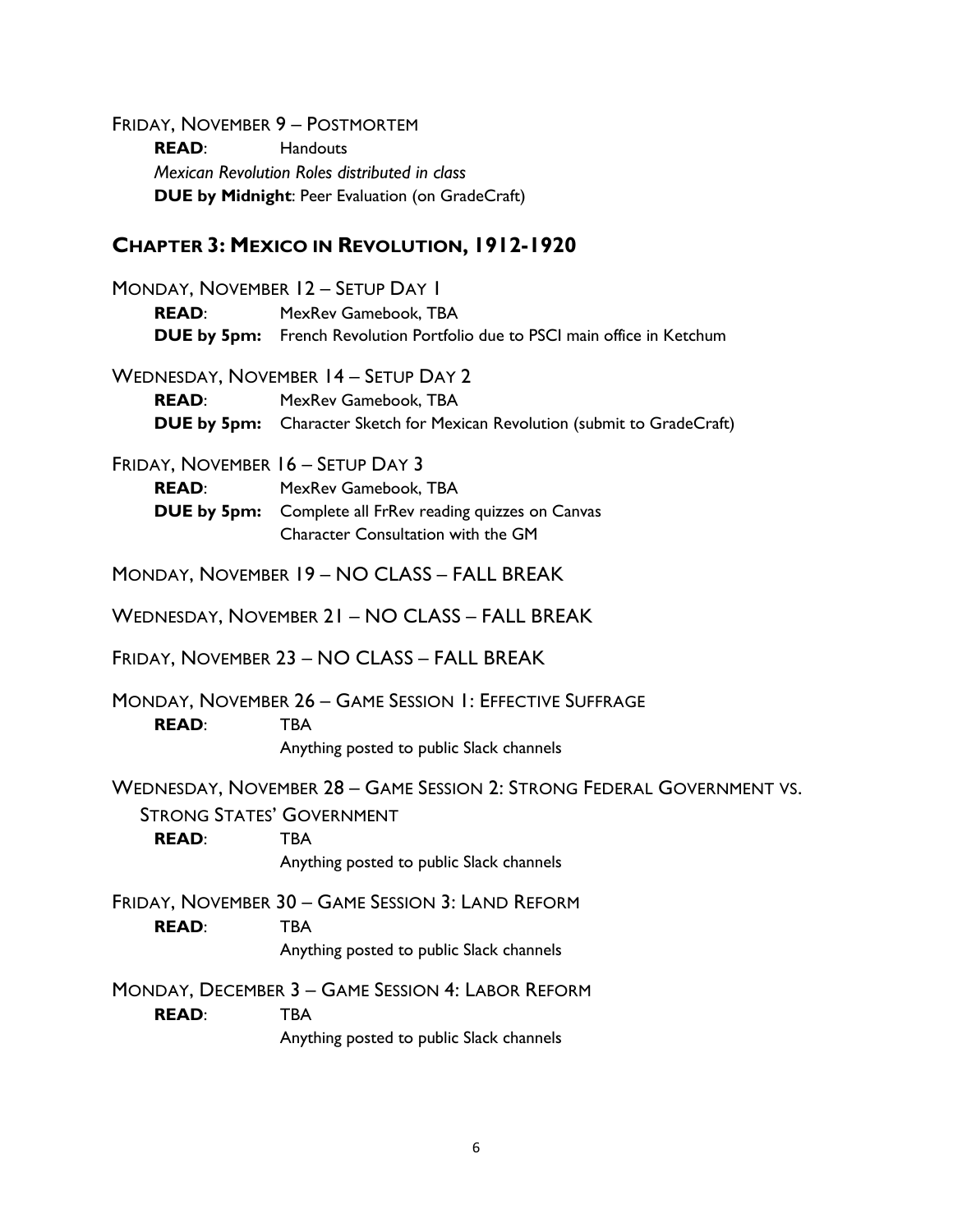WEDNESDAY, DECEMBER 5 – GAME SESSION 5: FOREIGN BUSINESS INTERESTS **READ**: TBA Anything posted to public Slack channels FRIDAY, DECEMBER 7 – GAME SESSION 6: EDUCATION REFORM **READ**: TBA Anything posted to public Slack channels MONDAY, DECEMBER 10 – GAME SESSION 7: RELIGIOUS REFORM **READ**: TBA Anything posted to public Slack channels WEDNESDAY, DECEMBER 12 – GAME SESSION 8: WOMEN'S RIGHTS **READ**: TBA Anything posted to public Slack channels FRIDAY, DECEMBER 14 – POSTMORTEM/FINAL PARTY **READ**: Handouts **DUE by Midnight**: Peer Evaluation (on GradeCraft)

TUESDAY DECEMBER 18 – FINAL WORK DUE

**DUE by 5pm:** Mexican Revolution Portfolio due to PSCI main office in Ketchum Final Critical Reflection (submit to GradeCraft)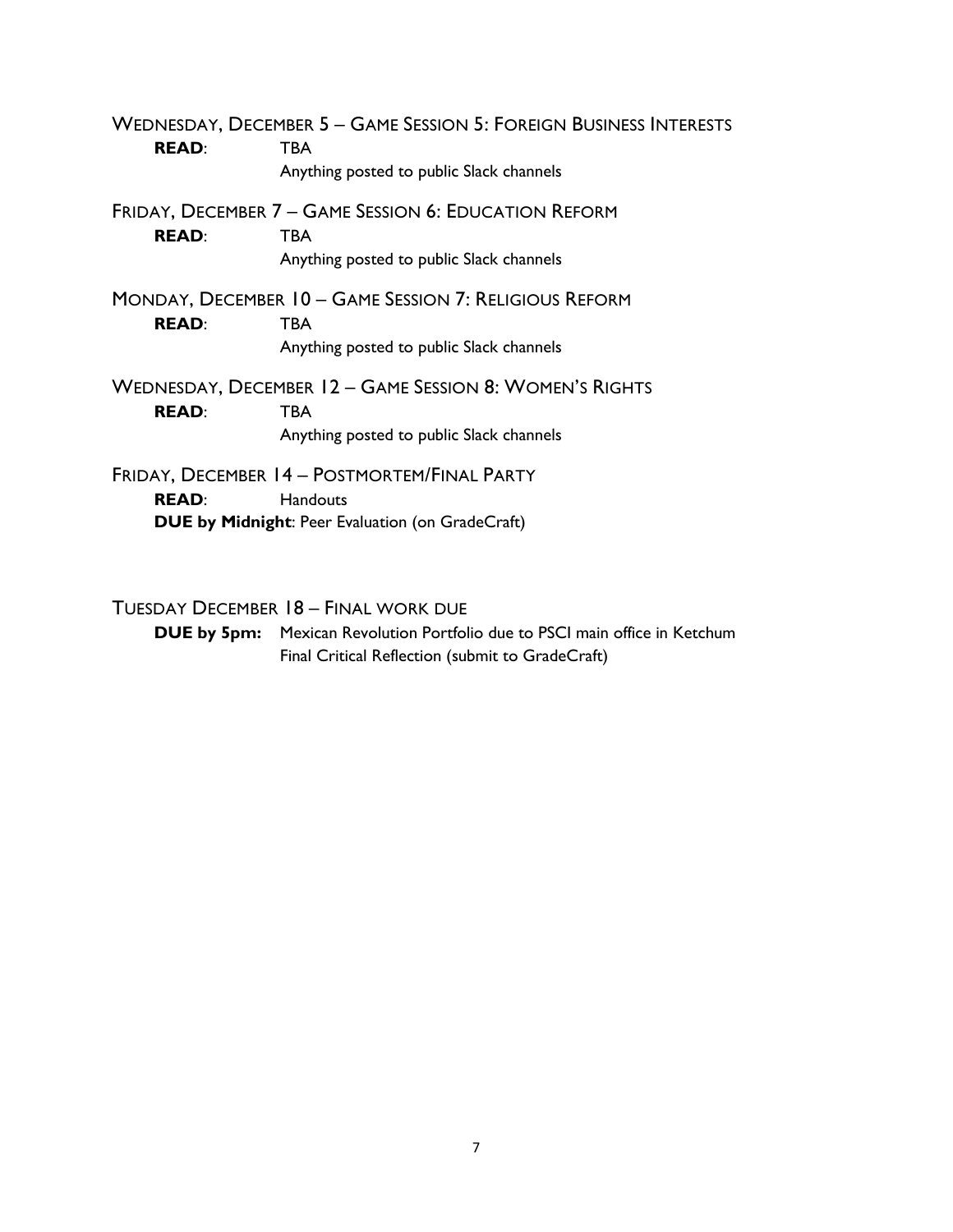# GRADING

You have probably already noticed that this is a rather unusual course, but one of its most unusual features is the grading system. This class uses a pedagogical technique called "gamification," which operates according to the following three principles:

# The Principle Of Leveling Up

Everyone begins with zero points. Everything you successfully try earns you points. As you earn points, you will "level up"; the higher you go, the higher the grade you can earn. You cannot "lose" points with any assignment because you haven't earned anything until you tried it. This leads to…

# The Principle Of Safe Failures

I want you try new challenges, whether you are confident about your abilities or not. Because everything earns you points, even an assignment that doesn't go so well will earn you something. And if you totally bomb something, you can try something else. This is because we also have…

# The Principle Of Multiple Paths And Optionality

Good video games let you play the game in your own way. Here, too.

You can earn up to 125,000 points in this class, but you are not expected or even encouraged to earn that many points. Some assignments are required for the course; these you must attempt. But others are optional, and you may do as many or as few of these as you like! The point is that you get to choose how you want to craft your final grade. *You do not have to excel at everything in order to excel in the course.*

### **FINAL GRADE SCALE**

| A            | - earn at least 100,000 points AND complete all required assignments |  |  |
|--------------|----------------------------------------------------------------------|--|--|
| A-           | - earn at least 94,000 points AND complete all required assignments  |  |  |
| $B+$         | - earn at least 86,000 points AND complete all required assignments  |  |  |
| B            | - earn at least 80,000 points AND complete all required assignments  |  |  |
| <b>B-</b>    | - earn at least 74,000 points AND complete all required assignments  |  |  |
| C+           | - earn at least 66,000 points AND complete all required assignments  |  |  |
| $\mathsf{C}$ | - earn at least 60,000 points AND complete all required assignments  |  |  |
| $C -$        | - earn at least 54,000 points AND complete all required assignments  |  |  |

F – earn less than 54,000 points OR fail to complete all required assignments

NOTE: There are no D-range grades possible in this course.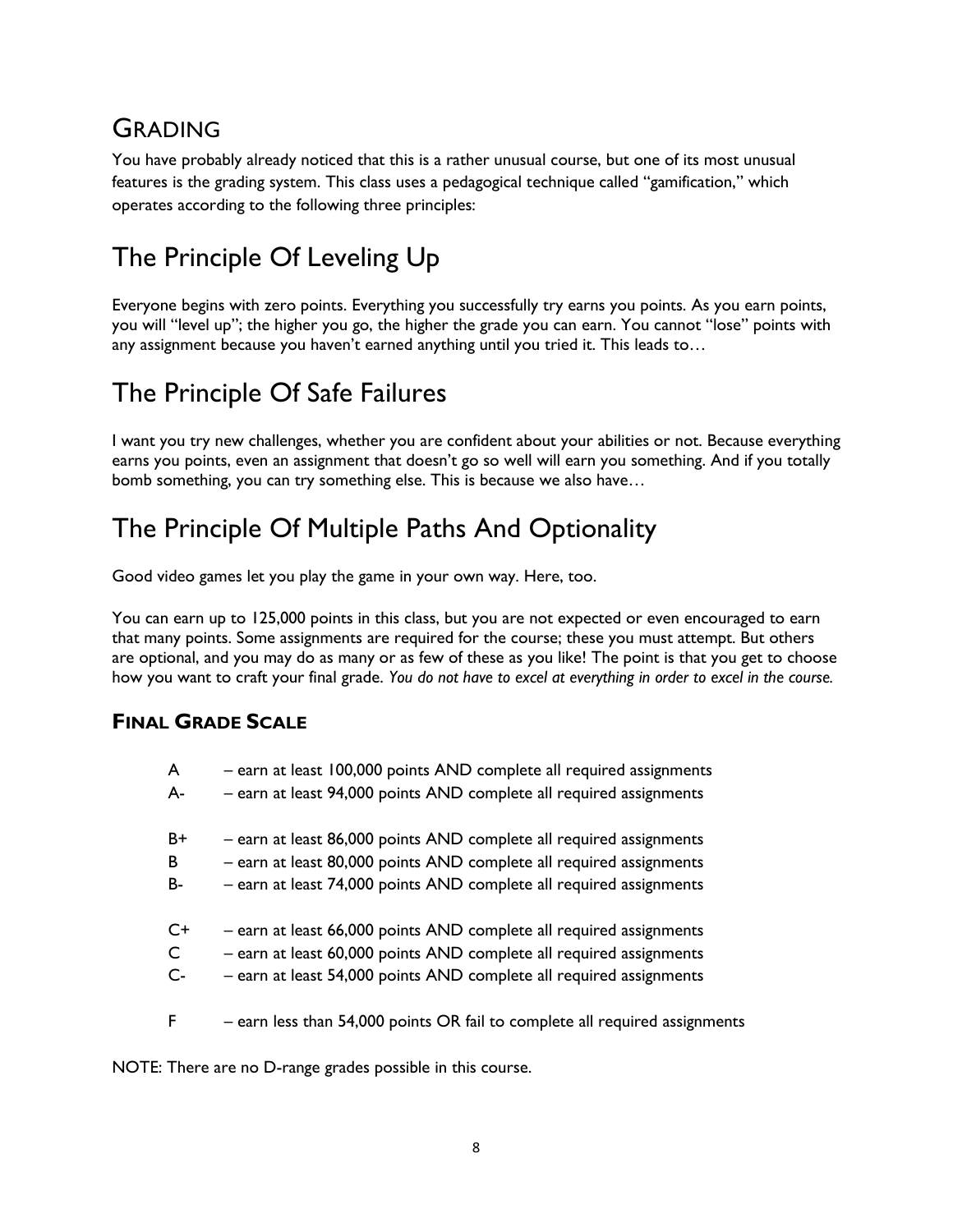# **ASSIGNMENTS**

There are two different kinds of assignments in this course: (1) Required Assignments and (2) Optional Assignments. Required assignments are indicated below and on GradeCraft with this symbol: \*. Failure to submit a good faith effort at these required assignments by the deadlines indicated here will result in failure of the course. You do not have to do any of the optional assignments, but you are encouraged to do so.

### **LETTER OF INTRODUCTION (1,000 POINTS)**

A 1 page letter of introduction is due by 5pm on Friday, August 31 (see the handout on GradeCraft for more details). This is a required assignment for which you will earn full points if you complete the assignment on time. *If you add the course after the first day of classes, your letter of introduction is due by 5pm on the day after you register for the course. Just get it done!*

### **ROLE QUESTIONNAIRE (1,000 POINTS)**

Also due by 5pm on Friday, August 31 (see the assignment on GradeCraft for the link to the questionnaire), the role questionnaire is just a quick survey to help me to assign your roles this semester. Don't overthink it – you can always update me on your preferences for later games as the semester progresses. *If you add the course after the first day of classes, your questionnaire is due by 5pm on the day after you register for the course.*

### **MINI-QUESTS – UP TO 20,000 POINTS POSSIBLE; 6,200 REQUIRED**

The mini-quests are designed to help you to learn about CU, to develop skills that will be helpful to you in college, and to meet friends and mentors who will be important for the next four years and beyond! The deadlines for most of the assignments in this category are flexible; that is, you can choose when during the semester you want to do the work. You can do these mini-quests in any sequence, and you do not have to do all of the assignments in any mini-quest. Just make sure you complete the required assignments!

The mini-quests are on a bunch of themes: figuring out what you want to get out of college in the longrun, planning your semester and doing some time management, getting to know some of the professors and academic resources on campus, learning about clubs and activities on campus, making friends and getting together with classmates outside of class, attending different kinds of events on campus, and working on your academic skills.

Of all of the possible activities in these mini-quests, only a few are required: find your purpose (1,000 points; due September 7 by 5pm), chart your journey (4,000 points; due September 14 by 5pm), seek wisdom (200 points), and get a (social) life (1,000 points). There are lots of ways to earn optional points – in fact you may already be planning to do something outside of class that would count for points! You may not earn more than 20,000 points total in this category.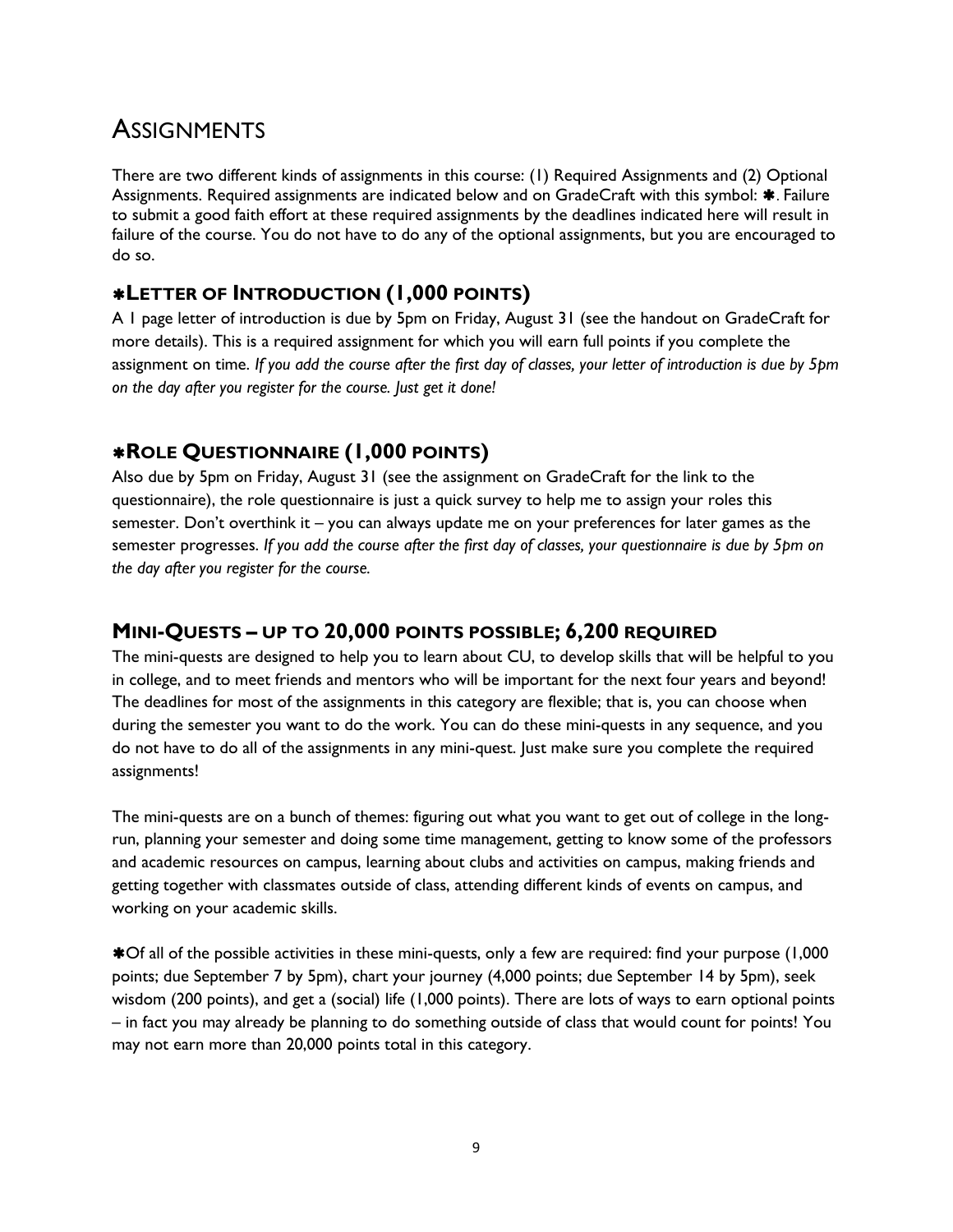### **GAME PLAY (40,000 POINTS PER GAME; 120,000 TOTAL)**

For each game, points are earned in the following categories (note that they are not all required!):

#### CHARACTER SKETCH – 500 POINTS PER GAME

For each character you are assigned at the beginning of a game, you are required to submit a character sketch (a brief sketch of who you are and when your deadlines fall during the game). For more details, see the assignments on GradeCraft. Deadlines are listed in the course schedule.

#### CHARACTER CONSULTATION – 500 POINTS PER GAME

For each character you are assigned at the beginning of a game, you are required to meet with the professor for at least 10 minutes outside of class *between when you are assigned your role and have read your character sheet, and when the game officially begins*. If you cannot find a time to meet during my regular office hours, please contact me to set up another time to meet. This is important for understanding game strategy, learning how to play your character well, and clarifying expectations for the game.

#### READING QUIZZES – 2,000 POINTS PER GAME

As we prepare for each game, I will post a series of reading quizzes on Canvas. You may complete these at your leisure (they are not timed), you are encouraged to complete them by working together with other students in the class, and you are allowed to complete these open-book. For each game, there is a due date by which the quizzes must be completed, listed above in the course schedule. Use these quizzes to make sure that you are understanding core texts and historical details before the games begin!

**Reading Quiz Redemption:** If you do not receive full points on the quiz, you have the option of redeeming your "incorrect" answers to earn those points. See the handout on GradeCraft for details. Redemptions are due when the portfolio for that game is due.

#### PORTFOLIO COVER LETTER – 3,000 POINTS PER GAME

At the end of each game, you will submit a portfolio of your best written work. Each game portfolio must be accompanied by a cover letter (500-750 words) that makes the case for why your performance in the game is worth considering as outstanding. The cover letter should examine your own writing, speaking, independent research, group work, and participation during the game. Consider the ways in which you wrestled with and responded to the game on an intellectual level. For example, did your approach to your role and your speaking responsibilities change during the course of the simulation? How did your independent research affect your arguments and strategies and how did you reflect this in your written and oral speeches? How was your understanding of and perspective on Locke's/Rousseau's/etc.'s political philosophy affected by your role, either as part of a faction or as an indeterminate character? How did you approach the oratorical and strategic requirements of your role and how did you work through any philosophical or ideological challenges? Deadlines for portfolio submission are listed in the course schedule.

#### WRITTEN WORK – 20,000 POINTS PER GAME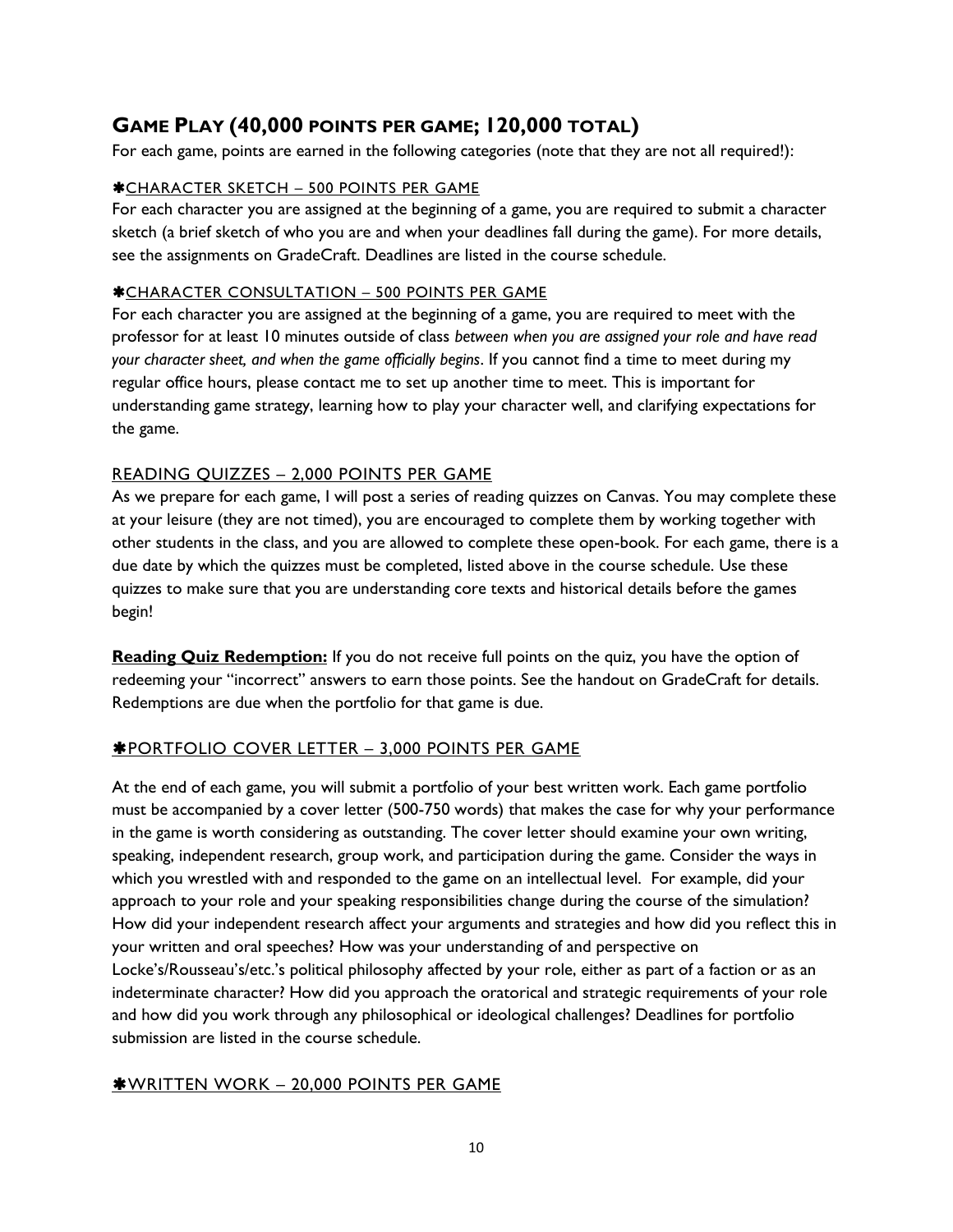Throughout each game, you will be required to submit written work in character. The nature of the assignments and deadlines varies with each game and each role. I will provide feedback on each of your submitted assignments, but it is up to you to determine which work will be evaluated for your game grade.

At the end of each game, you will submit a portfolio in which you will include 5-6 pages of your best written work from that game. All writing submitted in the portfolio must have been posted to Slack (whether publicly or privately to just me) during the game; no work written after the final public session or not posted to Slack is allowed. However, *revisions are both permissible and encouraged for this final graded portfolio*. Your goal is to select 5-6 pages that represent your best written work during the game; the number of separate pieces in this portfolio is flexible (e.g., two longer speeches, three shorter articles). I will base the grade on the written work in the portfolio alone.

#### **\*ORAL PARTICIPATION - 10,000 POINTS PER GAME**

Throughout each game, you will be required to give speeches in character, and you may also be moved to ask questions, to interrupt, to protest, and to otherwise engage in public speaking in role. I will provide feedback on your required speeches, and base the oral participation grade on these speeches. Additional speeches and spoken participation in the game can add to the points earned if it is substantive, role appropriate, and enhances the game.

#### LEADING STRATEGY – 2,000 POINTS PER GAME

Sometimes playing a role will involve driving game strategy in ways that may or may not be publicly noticeable in written work or public speaking. This category recognizes the role that you might play in organizing a faction, in coming up with clever ideas to get what your character wants, in being creative or sneaky during the game. You may submit evidence of your role in leading strategy as part of your game portfolio, but this is not required. Such evidence might include private Slack chats with other characters about strategy, notes passed during the game, or testimony from other students about your leadership.

A component of this grade (1,000 points per game) will be assessed by your peers through peer evaluations submitted after game play has concluded. You are required to submit a peer evaluation for each game by the deadline indicated in the course schedule above.

#### DRESSING THE PART – 2,000 POINTS PER GAME

If you go out of your way to dress in a way appropriate to your character, you can earn up to 2000 points per game. See GradeCraft for details.

### **FINAL CRITICAL REFLECTION (8,000 POINTS)**

As a final, cumulative assignment, students will be given a specific topic at the end of the semester on which to write a 4-5 page, double-spaced critical reflection that integrates themes from the entire semester. Essays are due on GradeCraft by 5pm on Tuesday, December 18.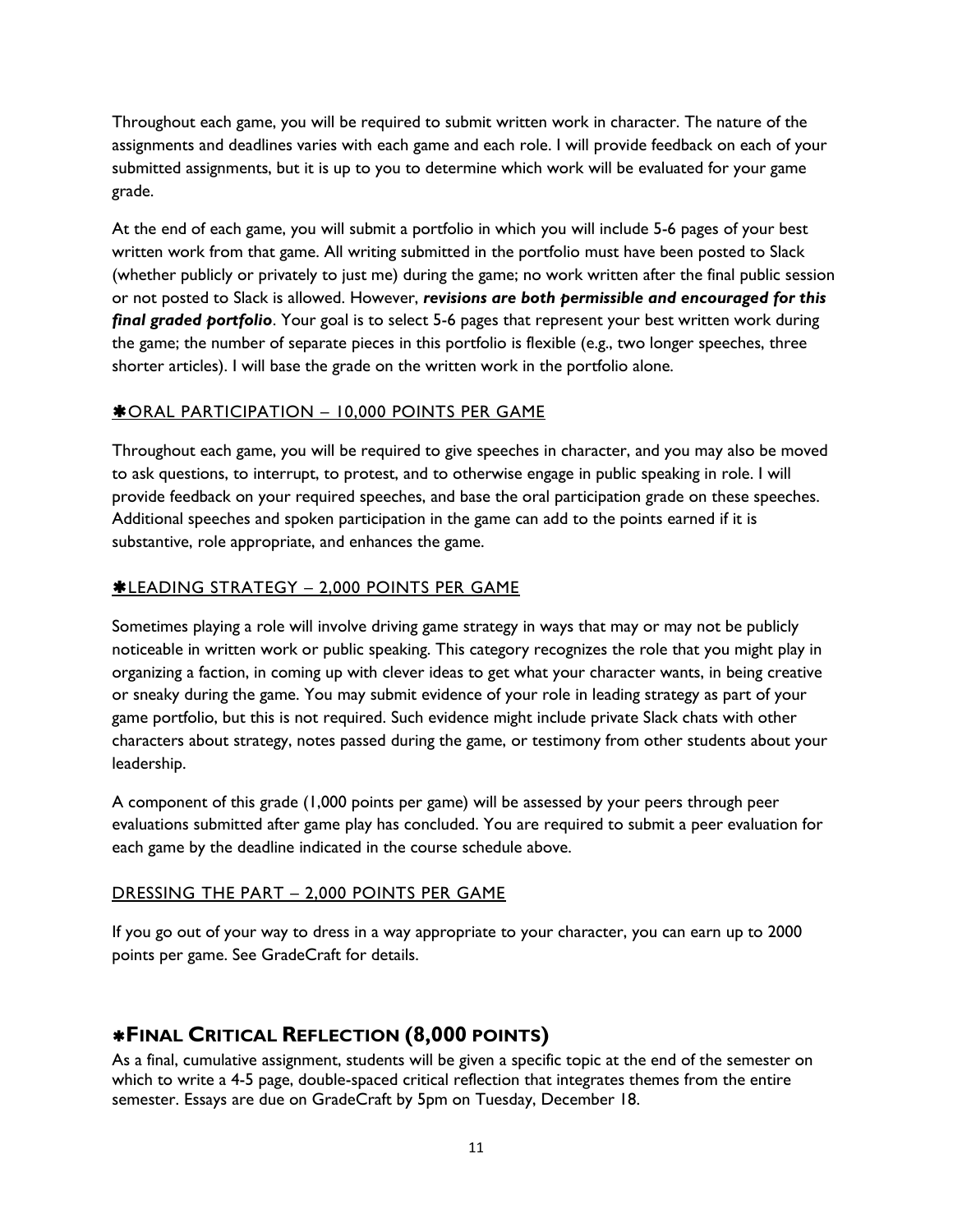# WARNING! THERE ARE WAYS TO LOSE POINTS, TOO

### **ATTENDANCE**

Consistent attendance is a minimum condition of class membership in general and all the more so in a course designed around extended role-playing simulations. In a class such as this one, missing class is missing coursework that cannot be made up. Be aware that absences affect your grade exponentially; the more absences you have, the more your grade will be affected. This is true *regardless of the reason for the absence*. If you can already expect to miss five or more class sessions (i.e. more than 10% of the course), you are strongly encouraged to withdraw from the course.

Late arrivals are distracting and disrespectful. Persistent tardiness will count grade-wise as one or more absences, at my discretion.

Missing class means missed points. Life happens to all of us, and it is not a major problem to miss a few times. But the more you miss, the harder it is to catch up. The point penalties for attendance are designed to signal that absences add up much more quickly than you might have thought.

| One absence    | -10 points        | you'd hardly notice this                           |
|----------------|-------------------|----------------------------------------------------|
| Two absences   | -100 points       | or this                                            |
| Three absences | -1,000 points     | this is noticeable, but not hard to come back from |
| Four absences  | $-10,000$ points  | ouch! Now that hurts, but you could make it up     |
| Five absences  | $-100,000$ points | at this point, there is no way to pass the class   |

### **LATE ASSIGNMENTS**

Required assignments submitted late will be docked 50% of the points for the assignment, if they are received within 48 hours of the deadline. After 48 hours have passed, required work will earn zero points – but it still *must be completed in order to pass the class*. All required work for a game must be completed by the deadline for that game's portfolio. All other required work must be submitted by 5pm on December 18th.

If you missed a required speech, it is up to you to take the initiative to consult the GameMaster to determine how you can make up the missed work. Note that a missed speech cannot be made up within 24 hours; there is no way to earn points for a late speech, but the assignment must be completed in order to fulfill the requirements for the course.

Required assignments may be accepted late for full credit in two cases: in the event of extraordinary circumstances and with prior approval by the professor, OR in the event of documented personal, family, or medical emergencies.

One such extraordinary circumstance is a conflict due to religious observances. Campus policy regarding [religious observances](http://www.colorado.edu/policies/observance-religious-holidays-and-absences-classes-andor-exams) requires that faculty make every effort to deal reasonably and fairly with all students who, because of religious obligations, have conflicts with scheduled exams, assignments, or required attendance. You must notify the professor of any such conflicts *by the end of the second week of classes* so we can work out alternatives. It is very easy for me to find ways in advance to assign roles that do not conflict with religious observances – but only if I know about this in advance!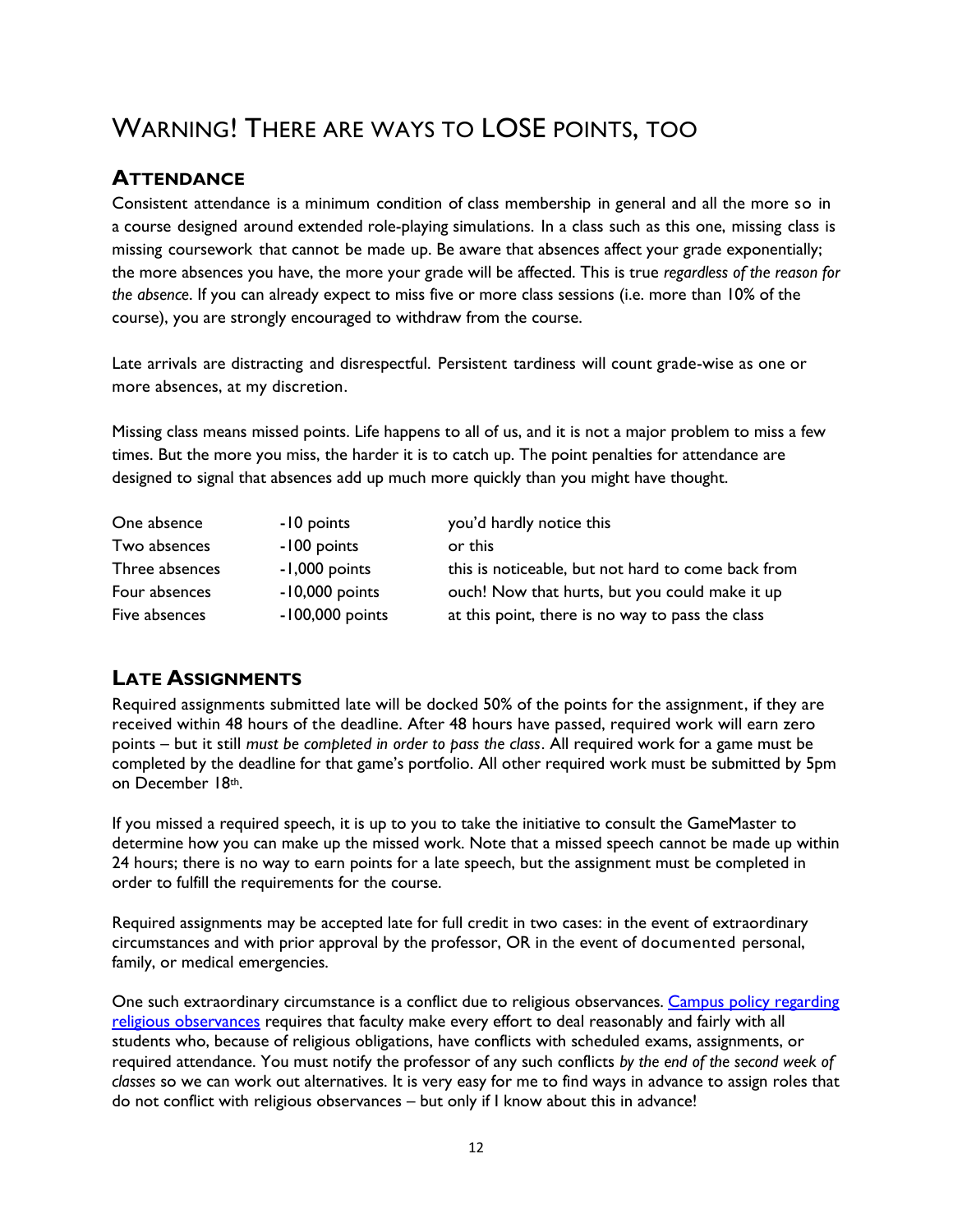*No extensions will be permitted on the submission of final assignments (e.g. those due on December 18th), except in the case of documented personal, family, or medical emergencies.* 

### **BREAKING CHARACTER**

It is also possible to lose points (1,000 per incident) for "breaking character" in a game – for example, doing, writing, or saying something in game that is characteristic of a US college student in 2018; bringing in facts that could not have been known by the characters at the time of the game; or otherwise behaving in a way that is significantly inconsistent with one's role.

# COURSE TECHNOLOGY

In this class, we will be using three different kinds of classroom technology. I will walk through these in class, but if you have ANY questions about how to use these, or if you are concerned about the accessibility of any of these technologies, please talk to me.

This course requires the use of GradeCraft and Slack, which either are not currently accessible to users using assistive technology or have not yet been reviewed fully for accessibility. If you use assistive technology to access the course material please contact me and Disability Services at 303-492-8671 or by e-mail at [dsinfo@colorado.edu](mailto:dsinfo@colorado.edu) as soon as possible to discuss other effective means for providing equal alternate access.

### **CANVAS**

The default CU Boulder "learning management system" we are using is Canvas. We will be using Canvas primarily to distribute class-related documents at the beginning of the semester AND to administer the Reading Quizzes. Canvas is also your portal for accessing GradeCraft. Once we have set up our first Slack team (see below), additional class-related documents will be distributed through that application instead.

### **GRADECRAFT**

The "learning management system" that we will be using most in this class is GradeCraft. You can access GradeCraft through the link on our course Canvas site. In GradeCraft, you will be able to see all of the course assignments. GradeCraft will keep track of the points you earn throughout the semester, and alert you when you receive badges. You can use the Grade Predictor in GradeCraft to map out how you will earn the points you need in order to earn the grade you would like to get in this course.

### **SLACK**

We will be using a communication application called Slack (which is available for free and across platforms) as the main way that we communicate with one another outside of class – and even sometimes inside class during gameplay! You will receive an email invitation to your colorado.edu account to join our Slack teams.

We will have three different Slack teams over the semester – one for each of the games. These will provide us with virtual spaces in which to communicate in character, to create private groups to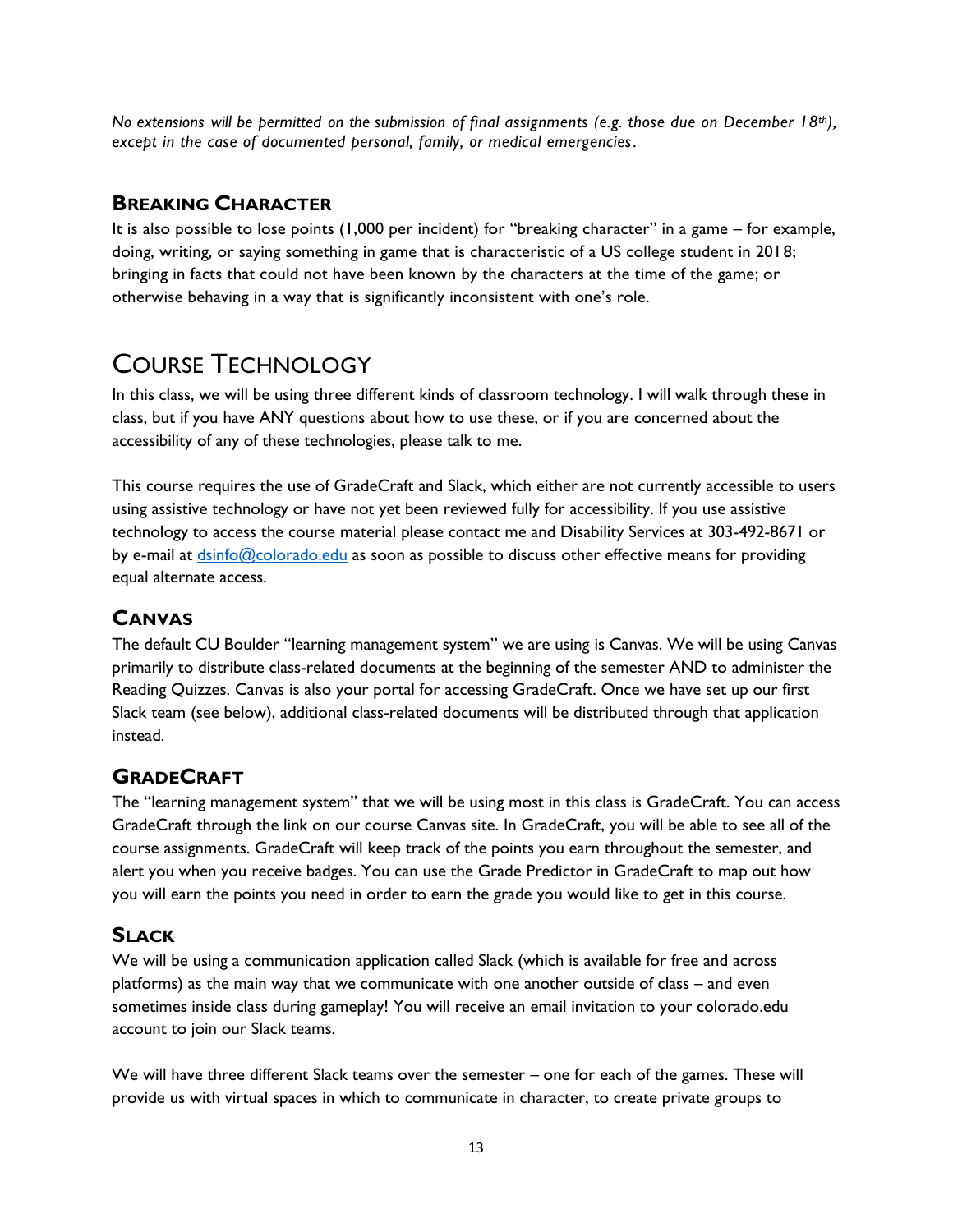strategize, and even to communicate through direct messages with other people in the class. It is easy to post files to Slack, so some of your assignments may even be submitted here!

Check out the handout "Using Slack" on Canvas and in our Slack teams for more guidelines, or poke around online to learn how to make the most of Slack.

# IN-CLASS EXPECTATIONS

I want everyone in the class to learn as much as they can by grappling successfully with important – and sometimes challenging – texts and ideas. To make this possible, we need to cultivate and maintain a classroom environment that is respectful of others and conducive to learning, and we need to be able to take full advantage of the time available to us. In order to create a professional atmosphere within the classroom, you are expected to:

- Arrive to class on time
- Turn off the ringer/sound on your cell phone (and other noise-making devices)
- Refrain from using electronic devices during class (laptops, tablets, phones, etc.) EXCEPT *during a game* if and only if they are used to support gameplay and the GameMaster has approved their use (e.g. communicating on Slack)
- Put away newspapers and magazines (except those related to a game, of course!)
- Refrain from having disruptive conversations during class (unless disruption is in role)
- Remain for the whole class; if you must leave early, do so without disrupting others
- Display professional courtesy and respect in all interactions related to this class (except in role)

Compliance with these expectations will assist all of us in creating a learning community and a high quality educational experience. The University of Colorado Classroom Behavior Policy compliments these classroom expectations:

Students and faculty each have responsibility for maintaining an appropriate learning environment. Those who fail to adhere to such behavioral standards may be subject to discipline. Professional courtesy and sensitivity are especially important with respect to individuals and topics dealing with race, color, national origin, sex, pregnancy, age, disability, creed, religion, sexual orientation, gender identity, gender expression, veteran's status, political affiliation or political philosophy. Class rosters are provided to the instructor with the student's legal name. I will gladly honor your request to address you by an alternate name or gender pronoun. Please advise me of this preference early in the semester so that I may make appropriate changes to my records. For more information, see the campus policies on [classroom behavior](https://www.colorado.edu/policies/student-classroom-and-course-related-behavior) and the [student code.](https://www.colorado.edu/osccr/)

# OUT OF CLASS EXPECTATIONS

As a member of the CU community, you are expected to consistently demonstrate integrity and honor through your everyday actions. Faculty and TAs are very willing to assist you with your academic and personal needs. However, multiple professional obligations make it necessary for us to schedule our availability. Suggestions specific to interactions with instructors include:

- *Respect posted office hours.* Plan your weekly schedule to align with scheduled office hours. If you cannot make office hours due to schedule conflicts, contact your instructor by email (or by Slack in my case!) to set up an appointment at another time.
- *Avoid disrupting ongoing meetings within faculty and TA offices.* If the professor or TA is expecting you, or if you have been waiting for longer than five minutes, **knock politely** to let your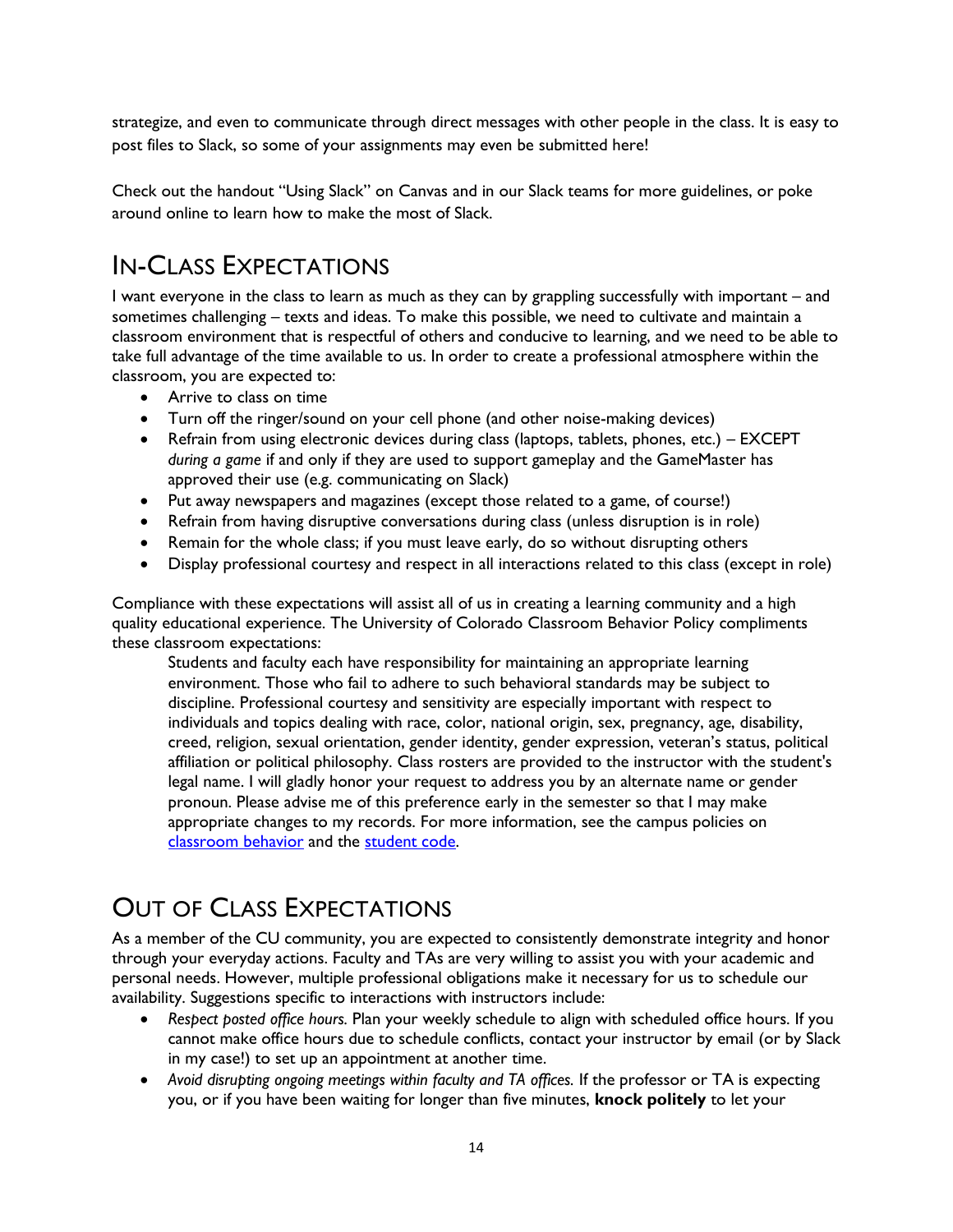instructor know you are there. Don't just wait quietly without knocking – they may never realize you are even there!

- *Respect faculty and TA policies regarding email, and note that instructors are not expected to respond to email outside of business hours.* Send email to professors and TAs using a professional format. Tips for a professional email include:
	- Always fill in the subject line with a topic that indicates the reason for your email to your reader.
	- Respectfully address the individual to whom you are sending the email (e.g., Dear Professor Ferguson). **Don't call a professor by their first name unless you have been explicitly invited to do so.** Address professors as Professor So and So, or Dr. So and So. **Never call a female professor "Mrs. So and So."**
	- Avoid email, chat room, or text message abbreviations.
	- Be brief and polite.
	- Add a signature block with appropriate contact information.
	- Reply to emails with the previously sent message. This will allow your reader to quickly recall the questions and previous conversation.

# GRADE APPEALS

Grade appeals must be submitted no earlier than 24 hours after, and no later than 14 days after receipt of the grade. Students' concerns should be presented **in writing**, with detailed reasons explaining why the student believes the grade is unfair or incorrect. Be advised that in all cases of grade appeals, the professor reserves the right to raise, maintain, or lower the grade upon review.

Students dissatisfied with the result of an appeal to the professor may appeal to the Director of Undergraduate Studies in the Department of Political Science, in accordance with the Department's grade appeals policy.

### ACCOMMODATION STATEMENT

I am committed to providing everyone the support and services needed to participate in this course. If you qualify for accommodations because of a disability, please submit your accommodation letter from Disability Services to me in a timely manner so that your needs can be addressed. Disability Services determines accommodations based on documented disabilities in the academic environment. Information on requesting accommodations is located on the [Disability Services website.](http://www.colorado.edu/disabilityservices/students) Contact Disability Services at 303-492-8671 or [dsinfo@colorado.edu](mailto:dsinfo@colorado.edu) for further assistance. If you have a temporary medical condition or injury, see [Temporary Medical Conditions](http://www.colorado.edu/disabilityservices/students/temporary-medical-conditions) under the Students tab on the Disability Services website and discuss your needs with me.

There are lots of ways for me to accommodate different disabilities in the roles assigned in the reacting games. (For example, a student with a cognitive processing disability can be assigned roles that involve more out-of-class writing, rather than in-class debating.) However, for me to do so effectively, I need to know what specific accommodations you qualify for. Even if your formal documentation has not yet been processed by Disability Services, please let me know of any disability accommodations you require *in the first week of classes* so I can ensure that your role assignment for the first reacting game is appropriate for your circumstances. Your Letter of Introduction is a great place to reach out to me and let me know what you need!